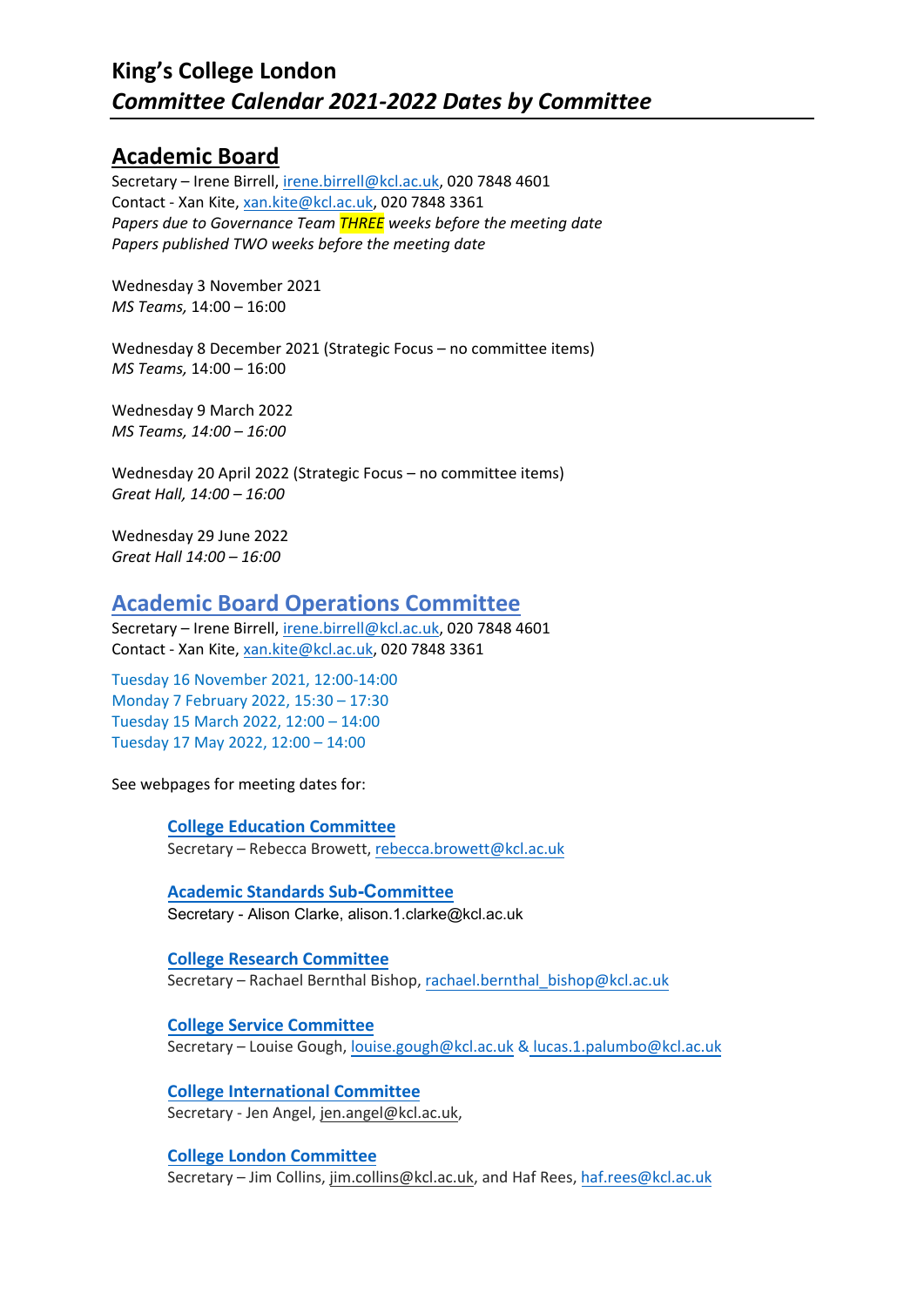## **[Audit, Risk & Compliance Committee](http://www.kcl.ac.uk/aboutkings/governance/committees/Audit/audit.aspx)**

Secretary - Irene Birrell, [irene.birrell@kcl.ac.uk,](mailto:irene.birrell@kcl.ac.uk) 020 7848 4601 Contact – Paul Mould, [paul.mould@kcl.ac.uk,](mailto:paul.mould@kcl.ac.uk) 020 7848 3793 *Papers due to Governance Team three weeks before the meeting date*

Tuesday 9 November 2021 *MS Teams, 16:00 – 18:00*

Wednesday 9 February 2022 *MS Teams, 16:00 – 18:00* 

Tuesday 7 June 2022 *Venue TBC, 16:00 – 18:00*

# **[Council](http://www.kcl.ac.uk/aboutkings/governance/council/index.aspx)**

Secretary – Irene Birrell, [irene.birrell@kcl.ac.uk,](mailto:irene.birrell@kcl.ac.uk) 020 7848 4601 Contact - Xan Kite, [xan.kite@kcl.ac.uk,](mailto:xan.kite@kcl.ac.uk) 020 7848 3361 *Papers due to Governance Team three weeks before the meeting date*

Wednesday 22 September 2021 *External venue*  Council Away Day

Tuesday 23 November 2021 *MS Teams, 17:00 - 19:30* 

Thursday 20 January 2022 *MS Teams, 17:00 - 19:30* Strategic Focus meeting

Thursday, 31 March 2022 *Venue TBC, 17:00 - 19:30* 

Thursday, 12 May 2022 *Venue TBC, 17:00 – 19:30* Council Strategic Focus meeting

Wednesday, 13 July 2022 *Venue TBC, 17:00 - 19:30*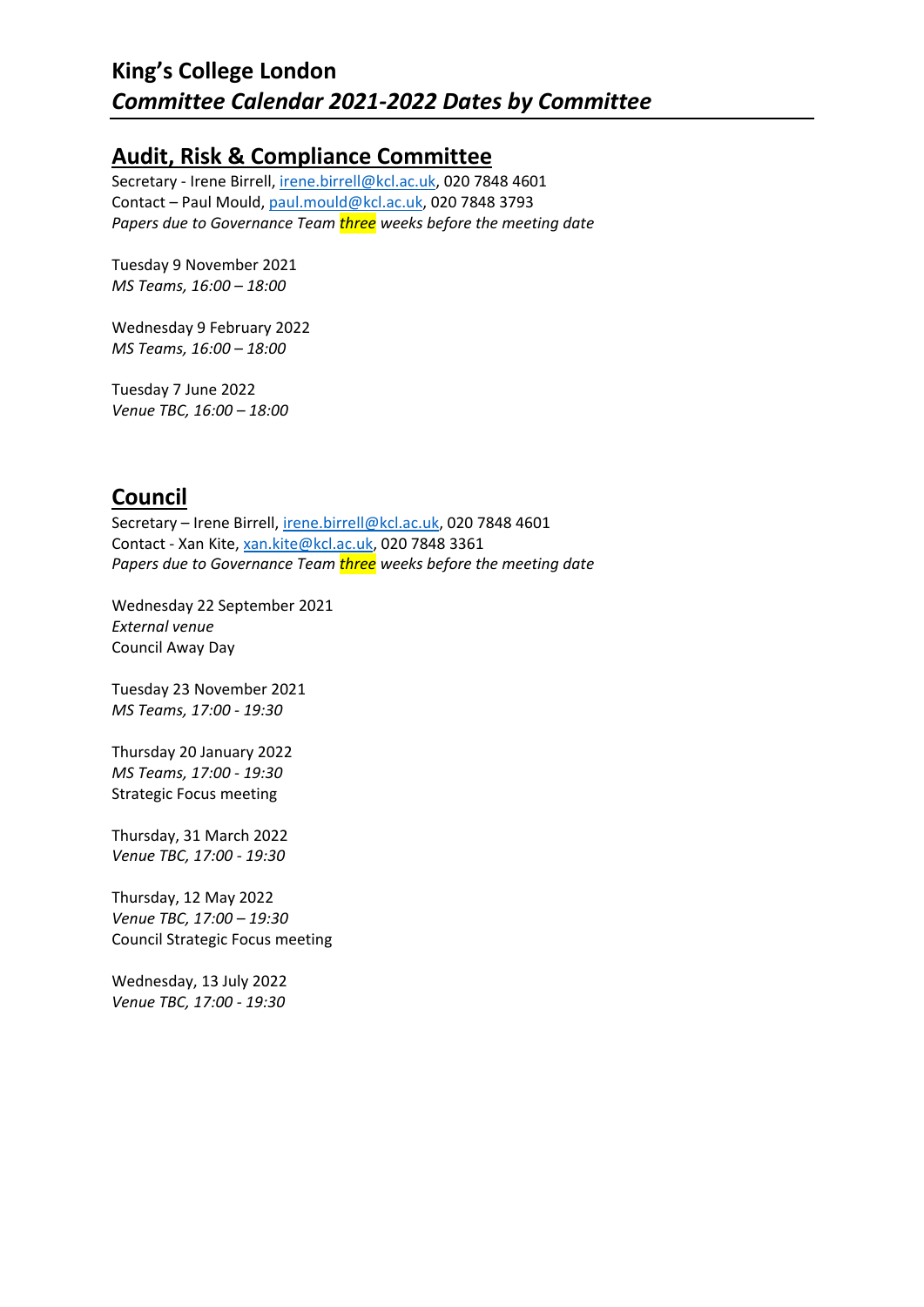### **[Estates Strategy Committee](http://www.kcl.ac.uk/aboutkings/governance/committees/Estates/estates.aspx)**

Secretary – Irene Birrell, [irene.birrell@kcl.ac.uk,](mailto:irene.birrell@kcl.ac.uk) 020 7848 4601 Contacts – Committee arrangements - Joanna Brown, [joanna.brown@kcl.ac.uk,](mailto:joanna.brown@kcl.ac.uk) 020 7848 3459 *Papers due to Governance Team three weeks before the meeting date*

Thursday 9 September 2021 *MS Teams, 16:00 – 18:00*

Monday 8 November 2021 *MS Teams, 10:00-12:00*

Tuesday 1 March 2022 Council Room, Strand Campus*,* 9:45 - 11:45

Thursday, 5 May 2022 – JOINT Finance & Estates Strategy Committee meeting *Venue TBC, 16:00 – 18:00*

Thursday 29 June 2022 Council Room, Strand Campus, 9:45 - 11:45

## **[Fellowships & Honorary Degrees Committee](http://www.kcl.ac.uk/aboutkings/governance/committees/hondegrees.aspx)**

Secretary – Irene Birrell, [irene.birrell@kcl.ac.uk,](mailto:irene.birrell@kcl.ac.uk) 020 7848 4601 Contact - Joanna Brown, [joanna.brown@kcl.ac.uk,](mailto:joanna.brown@kcl.ac.uk) 020 7848 3459

Thursday 11 November 2021 *MS Teams, 15:00 – 17:00*

Wednesday 30 March 2022 *MS Teams, 14:00 - 15:00* 

# **[Finance Committee](http://www.kcl.ac.uk/aboutkings/governance/committees/Finance/finance.aspx)**

Secretary - Irene Birrell, [irene.birrell@kcl.ac.uk,](mailto:irene.birrell@kcl.ac.uk) 020 7848 4601 Contacts – Committee arrangements - Xan Kite, [xan.kite@kcl.ac.uk,](mailto:xan.kite@kcl.ac.uk) 020 7848 3361 *Papers due to Governance Team three weeks before the meeting date*

*JOINT Finance & Estates Strategy Committee meetings – See Estates Strategy Committee above*

Monday 15 November 2021 *MS Teams,* 16:00 – 18:00

Thursday 10 March 2022 *MS Teams, 16:00 – 18:00*

Wednesday 22 June 2022 *MS Teams,* 16:00 – 18:00